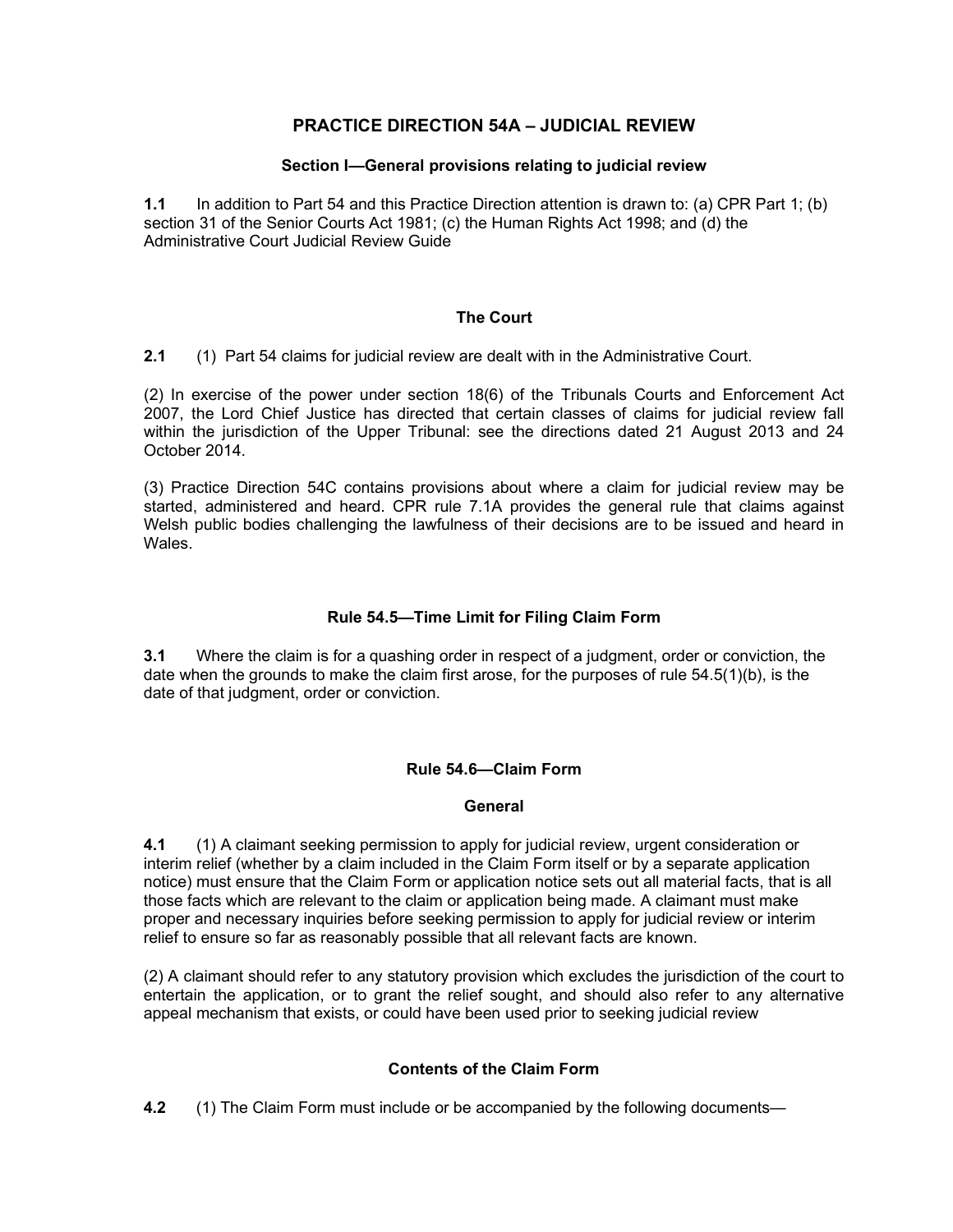(a) a clear and concise statement of the facts relied on set out in numbered paragraphs – "the Statement of Facts"; and

 (b) a clear and concise statement of the grounds for bringing the claim – "the Statement of Grounds". The Statement of Grounds should: identify in separate, numbered paragraphs each ground of challenge; identify the relevant provision or principle of law said to have been breached; and provide sufficient detail of the alleged breach to enable the parties and the court to identify the essential issues alleged to arise. The Statement of Grounds should succinctly explain the claimant's case by reference to the Statement of Facts and state precisely what relief is sought.

(2) The Statement of Facts and the Statement of Grounds may be contained in a single document.

 (3) The Statements of Facts and Grounds should be as concise as possible. The two documents together (or the single document if the two are combined) shall not exceed 40 pages. In many cases the court will expect the documents to be significantly shorter than 40 pages. The court may grant permission to exceed the 40-page limit.

**4.3** Any application (a) to extend the time limit for filing the Claim Form; and/or (b) for directions in the claim, should be included in or contained in a document that accompanies the Claim Form.

4.4 (1) In addition, the Claim Form must be accompanied by-

 (a) any written evidence in support of the claim (in this regard, see also rules 8.5(1) and 8.5(7)).

(b) any written evidence in support of any other application contained in the Claim Form;

(c) a copy of any order that the claimant seeks to have quashed;

 (d) where the claim for judicial review relates to a decision of a court or tribunal, an approved copy of the reasons for reaching that decision;

 (e) where the claim is directed to the decision of any other public authority, a copy of any record of the decision under challenge;

(f) copies of any documents on which the claimant proposes to rely;

(g) copies of any relevant statutory material; and

 (h) a list of essential documents for advance reading by the court (with page references to the passages relied on).

 (2) Where it is not possible to file all the above documents, the claimant must indicate which documents have not been filed and the reasons why they are not currently available.

#### The claim bundle

**4.5** (1) The claimant must prepare a paginated and indexed bundle containing all the documents referred to in paragraphs 4.2 and 4.4. An electronic version of the bundle must also be prepared in accordance with the Guidance on the Administrative Court website.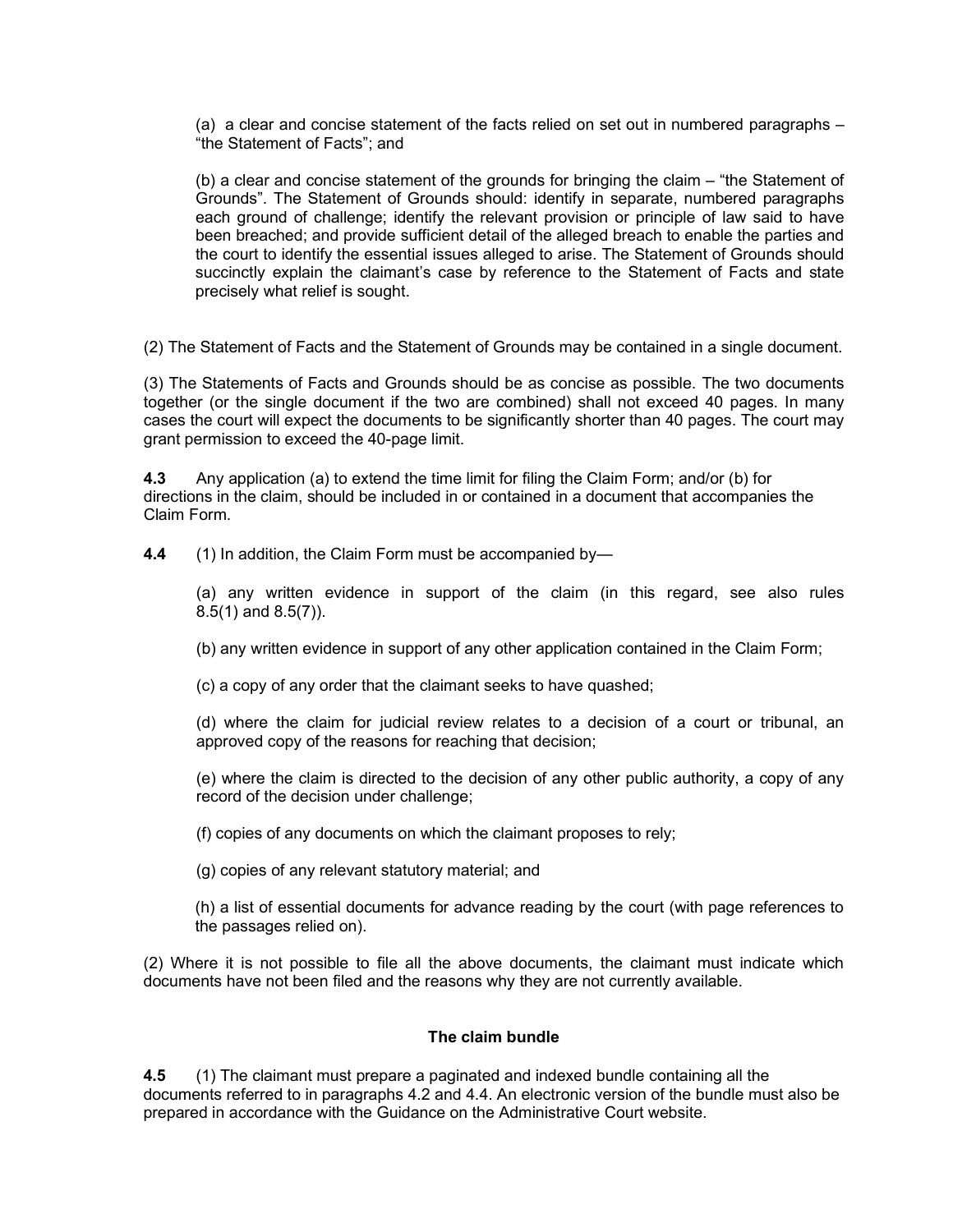(2) The claimant shall (unless otherwise requested) lodge the bundle with the Court in both electronic and hard copy form. For Divisional Court cases the number of hard copy bundles required will be one set for each judge hearing the case.

#### Interested parties

**4.6** (1) Any person who is an interested party (see rule 54.1(2)(f)) must be named in the Claim Form as such (see rule 54.6(1)(a)), and served with the Claim Form (see rule 54.7(b).

 (2) Where the claim for judicial review relates to proceedings in a court or tribunal, any other party to those proceedings will be an interested party in the judicial review proceedings. For example, if the defendant in a criminal case in the Magistrates or Crown Court applies for judicial review of a decision in that case, the prosecution must always be named as an interested party in the judicial review claim.

#### Human rights

**4.7** Where the claimant is seeking to raise any issue under the Human Rights Act 1998, or seeks a remedy available under that Act, the Claim Form must include the information required by paragraph 15 of Practice Direction 16.

#### Devolution issues

**4.8** (1) In this Practice Direction "devolution issue" has the same meaning as in paragraph 1, Schedule 9 to the Government of Wales Act 2006, paragraph 1, Schedule 10 to the Northern Ireland Act 1998; and paragraph 1, Schedule 6 to the Scotland Act 1998.

 (2) Where the claimant intends to raise a devolution issue, the Claim Form must: (a) specify that the claimant wishes to raise a devolution issue and identify the relevant provisions of the Government of Wales Act 2006, the Northern Ireland Act 1998 or the Scotland Act 1998; and (b) contain a summary of the facts, circumstances and points of law on the basis of which it is alleged that a devolution issue arises.

#### Rule 54.7—Service of Claim Form

 $5.1$  54.11 or 54.12(2), the Administrative Court will not serve documents and service must be effected by the parties. Part 6 contains provisions about the service of Claim Forms. Except as required by rules

**5.2** Where the defendant or interested party to the claim for judicial review is—

 (a) the Immigration and Asylum Chamber of the First-tier Tribunal, the address for service of the Claim Form is—

 (by post) Customer Investigations Team Operations Directorate - HMCTS Post Point 5.12 102 Petty France London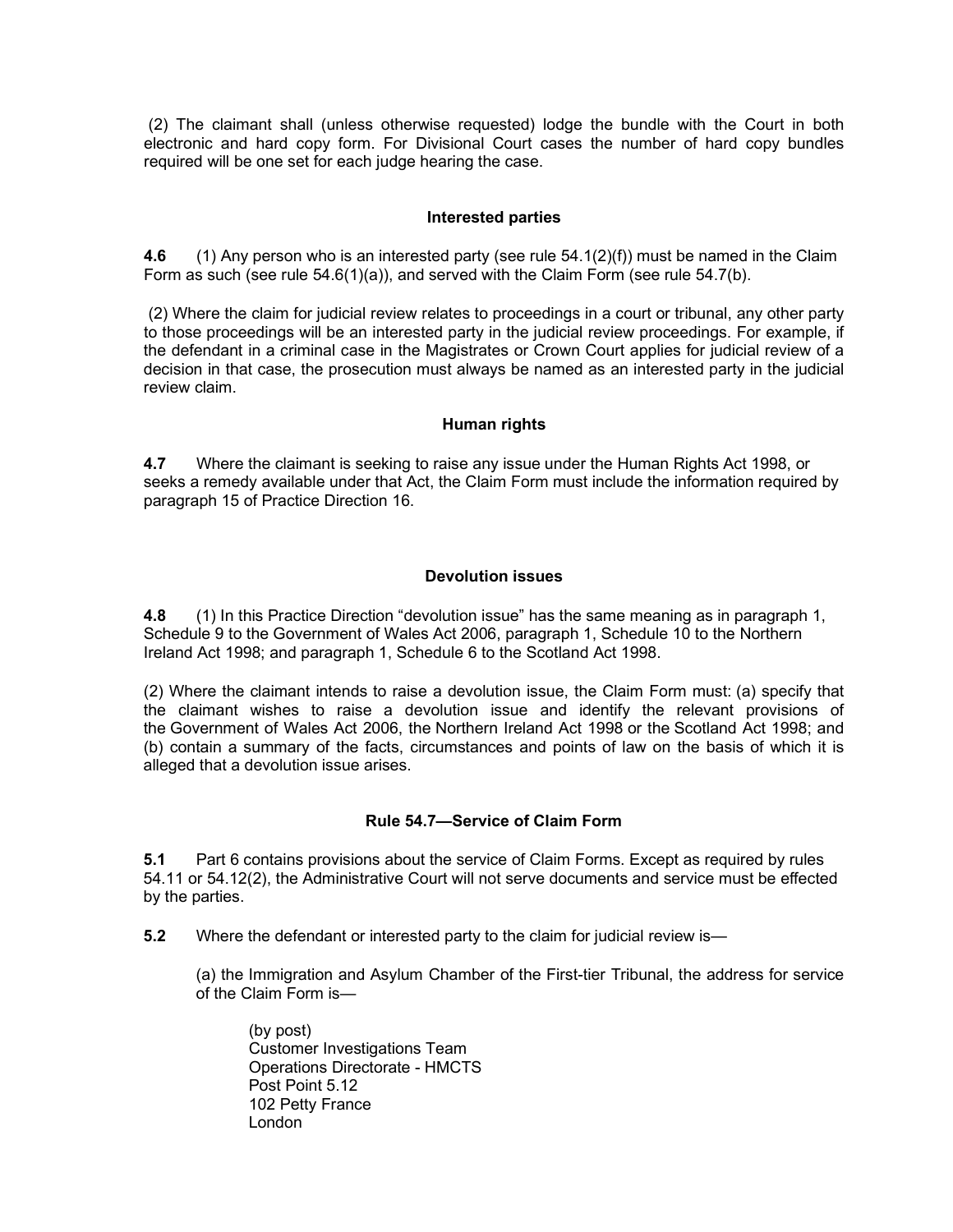SW1H 9AJ

 (by e-mail) Litigation\_Team\_C@justice.gov.uk

 (b) the Crown, service of the Claim Form must be effected on the solicitor acting for the relevant government department as if the proceedings were civil proceedings as defined in the Crown Proceedings Act 1947. Practice Direction 66 gives the list published under section 17 of the Crown Proceedings Act 1947 of the solicitors acting in civil proceedings (as defined in that Act) for the different government departments on whom service is to be effected, and of their addresses.

### Rule 54.8—Acknowledgment of Service

 $6.1$  10.5. See also the requirements set out in Practice Direction 10. The Acknowledgment of Service must contain the information specified at rules 8.3(2) and

**6.2** (1) If a defendant chooses to file an Acknowledgement of Service, the Summary Grounds referred to in CPR 54.8(4)(a) should meet the following requirements.

 (2) The Summary Grounds should identify succinctly any relevant facts. Material matters of factual dispute (if any) should be highlighted. The Grounds should provide a brief summary of the reasoning underlying the measure in respect of which permission to apply for judicial review is sought unless the defendant gives reasons why the application for permission can be determined without that information.

 (3) The Summary Grounds should (again succinctly) explain the legal basis of defendant's response to the claimant's case, by reference to relevant facts.

 (4) The Summary Grounds should be as concise as possible. Summary Grounds shall not exceed 30 pages. In many cases the court will expect the Summary Grounds to be significantly shorter. The court may grant permission to exceed the 30-page limit.

### Rule 54.10—Permission Given **Directions**

 7.1 Case management directions under rule 54.10(1) may include directions about serving the Claim Form and any evidence on other persons.

**7.2** Where a claim is made under the Human Rights Act 1998, a direction may be made for giving notice to the Crown or joining the Crown as a party. Attention is drawn to rule 19.4A (parties to Human Rights Act claims) and paragraph 6 of Practice Direction 19A (giving notice to the Crown of claims for declarations of incompatibility).

## Rule 54.12—Permission decision without a hearing

**7.3** In the first instance, the court will generally consider the question of permission without a hearing.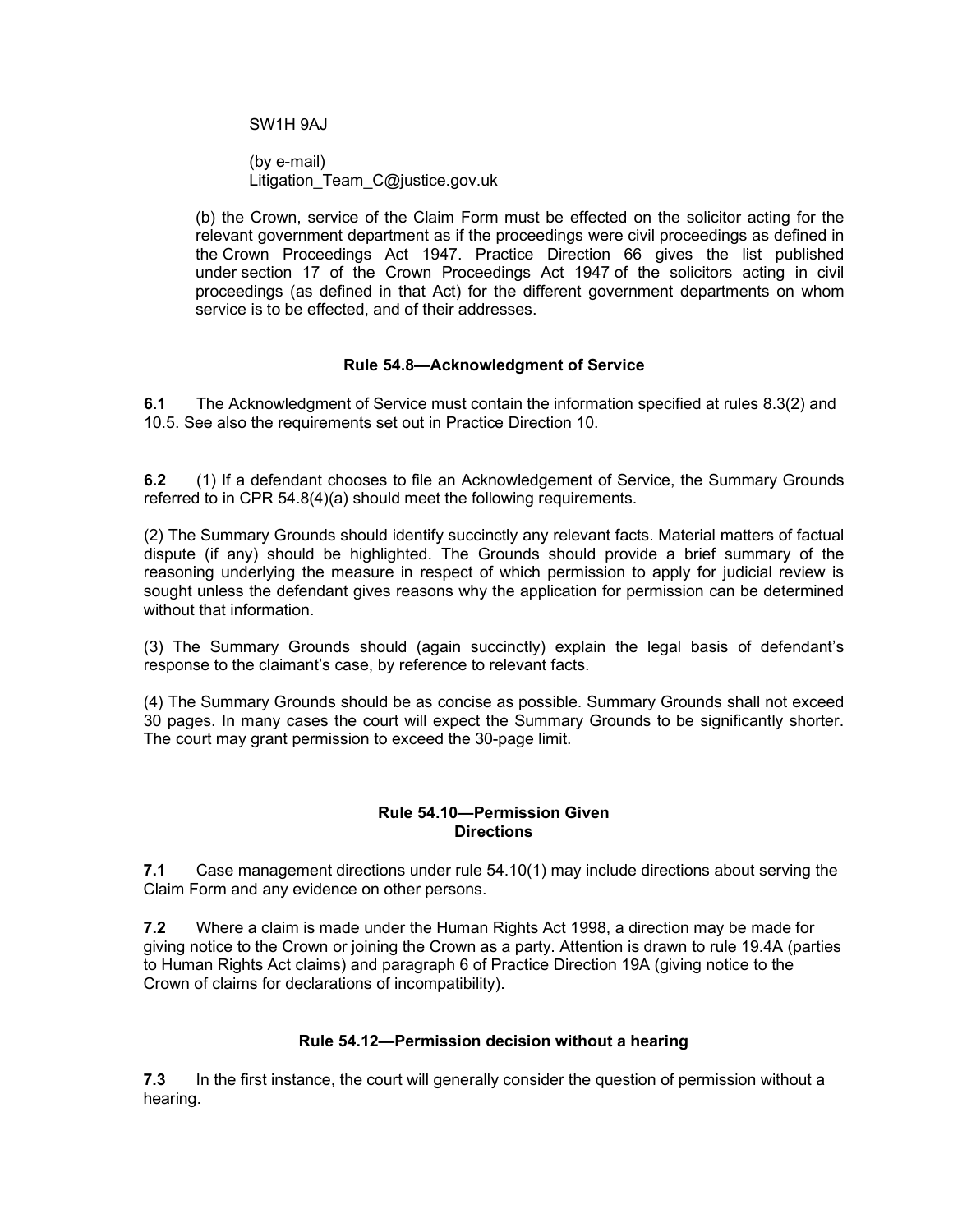## Permission hearings

**7.4** Neither the defendant nor any other interested party need attend a hearing on the question of permission unless the court directs otherwise.

**7.5** Where the defendant or any party does attend a hearing, the court will not generally make an order for costs against the claimant.

## Renewed applications for permission

**7.6** The purpose of the request to reconsider a decision to refuse permission (rule  $54.12(3)$ ) is to identify the scope of the renewed application. The request must be succinct. It should identify which grounds are relied on in support of the renewed application, and address the reasons given by the Judge who refused permission on consideration of the papers.

**7.7** The standard time estimate for the hearing of a renewed application is 30 minutes (to include time for judgment). Any request for a longer listing must be stated in the application. In any event, within 7 days following the date the application was filed, the parties must tell the Court the agreed time estimate for the hearing.

## Rule 54.11—Service of Order Giving or Refusing Permission

8.1 An order refusing permission or giving it subject to conditions or on certain grounds only must set out or be accompanied by the court's reasons for coming to that decision.

## Rule 54.14—Response

**9.1** (1) If a party required to file Detailed Grounds has already filed Summary Grounds, he may (if all relevant matters have already been addressed in the Summary Grounds) inform the court and all other parties that the Summary Grounds will stand as his Detailed Grounds.

 (2) If a party files and serves Detailed Grounds, that document should be as concise as possible, and shall not exceed 40 pages. The court may grant permission to exceed the 40-page limit.

 (3) Where a party filing Detailed Grounds intends to rely on written evidence or on documents not already filed, he must prepare a paginated and indexed bundle containing that evidence and those documents. An electronic version of the bundle shall also be prepared in accordance with the Guidance on the Administrative Court website.

**9.2** The party shall file and serve electronic and hard copy versions of the bundle when he files and serves the Detailed Grounds.

## Rule 54.16—Evidence

10.1 In accordance with the duty of candour, the defendant should, in its Detailed Grounds or evidence, identify any relevant facts, and the reasoning, underlying the measure in respect of which permission to apply for judicial review has been granted.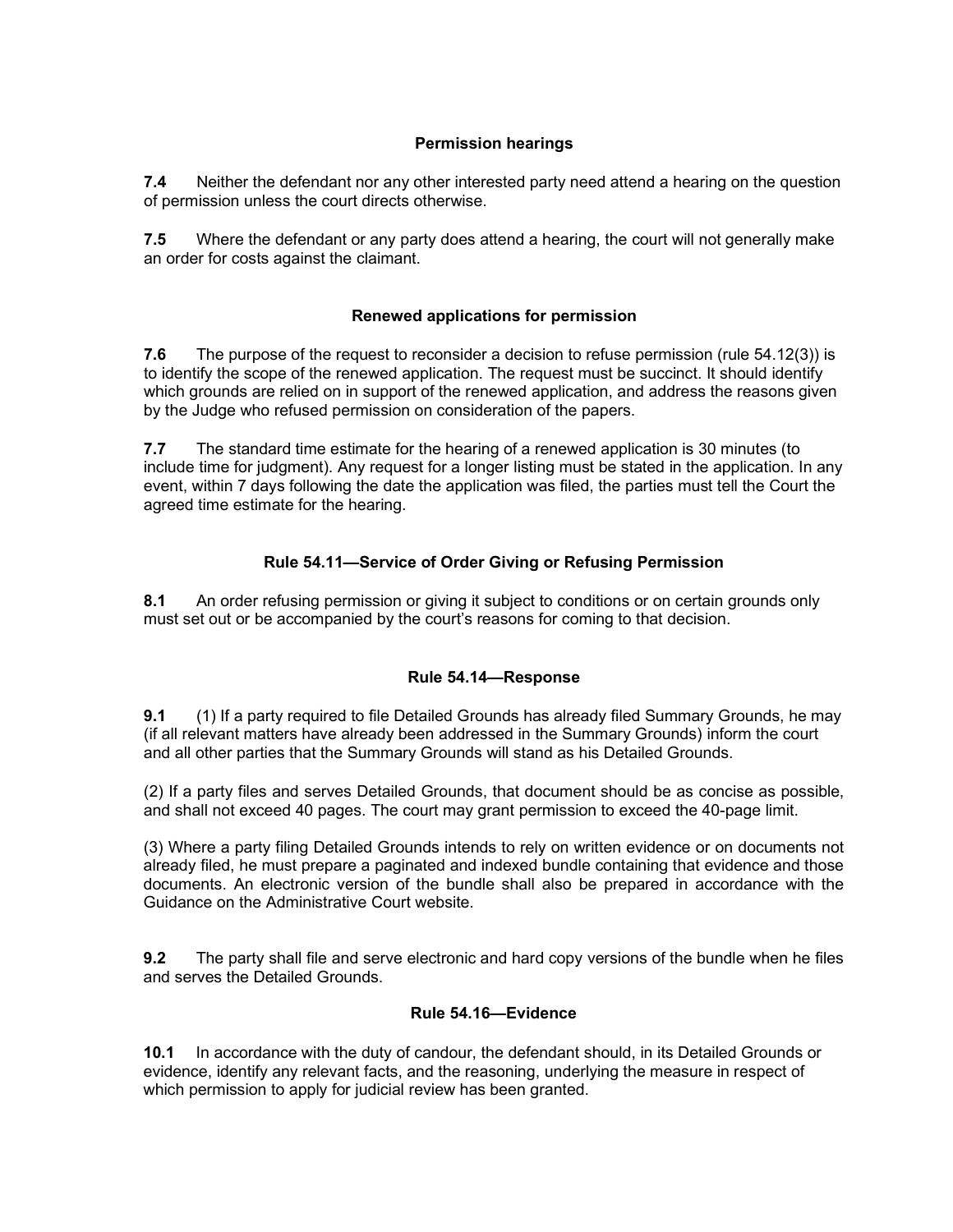10.2 Disclosure is not required unless the court orders otherwise.

**10.3** It will rarely be necessary in judicial review proceedings for the court to hear oral evidence. Any application under rule 8.6(2) for permission to adduce oral evidence or to cross-examine any witness must be made promptly, in accordance with the requirements of Part 23, and be supported by an explanation of why the evidence is necessary for the fair determination of the claim.

## Rule 54.15—Where Claimant Seeks to Rely on Additional Grounds

 11.1 Where the claimant intends to apply for judicial review on grounds additional to those set out in the Claim Form, the claimant must make an application to the court for permission to amend the Claim Form. The application should be made in accordance with the requirements of Part 23.

**11.2** The application must be made promptly and should include, or be accompanied by, a draft of the amended grounds and be supported by evidence explaining the need for the proposed amendment and any delay in making the application for permission to amend.

**11.3** The application, the proposed additional grounds and any written evidence, must be served on the defendant and any interested party named in the Claim Form or Acknowledgement of Service.

11.4 For the purposes of determining an application to rely on additional grounds, rules 17.1 and 17.2 shall apply. Where permission to rely on additional grounds is given, the court may give directions as to amendments to be made to the defendant's Grounds or Detailed Grounds and/or such other case management directions as appropriate.

#### Rule 54.17—Court's Powers to Hear Any Person

**12.1** An application for permission to intervene under rule 54.17 should be made by application in the relevant proceedings, in accordance with the provisions of Part 23.

**12.2** Any such application must be made promptly. The Court is unlikely to accede to an application to intervene if it would have the consequence of delaying the hearing of the relevant proceedings.

**12.3** The Application Notice must be served on all parties to the proceedings.

**12.4** (1) The duty of candour applies. The Application Notice should explain who the applicant is and indicate why and in what form the applicant wants to participate in the hearing.

 (2) If the applicant requests permission to make representations at the hearing, the application should include a summary of the representations the applicant proposes to make.

 (3) If the applicant requests permission to file and serve evidence in the proceedings a copy of that evidence should be provided with the Application Notice. The application should explain the relevance of any such evidence to the issues in the proceedings.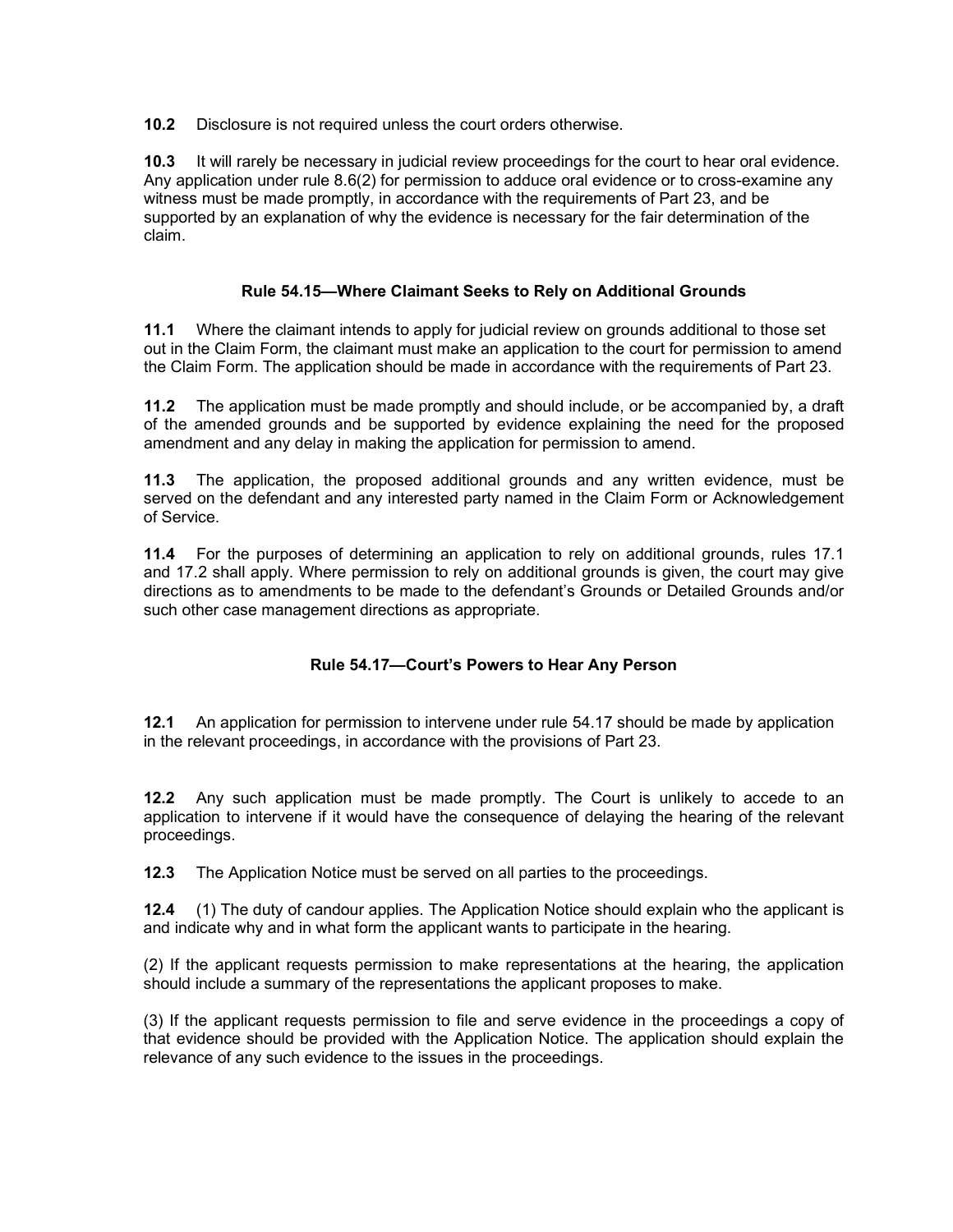**12.5** If the applicant is seeking a prospective order as to costs which departs from the provision made by section 87 of the Criminal Justice and Courts Act 2015, the application must include a copy of the order sought and must set out the grounds on which that order is sought.

**12.6** Where the court gives permission for a person to file evidence or make representations at the hearing of the claim for judicial review (whether orally or in writing), it may do so on conditions and may give case management directions.

**12.7** Where all the parties consent, the court may deal with an application under rule 54.17 without a hearing.

#### Rule 54.20—Transfer

 $13.1$  and to and from a specialist list. In deciding whether a claim is suitable for transfer to the Administrative Court, the court will consider whether it raises issues of public law to which Part 54 should apply. 13.1 Rule 30.5 provides the power to transfer proceedings between Divisions of the High Court

#### Skeleton arguments

**14.1** The purpose of a skeleton argument is to assist the court by setting out as concisely as practicable the arguments upon which a party intends to rely.

**14.2** (1) A skeleton argument must be concise. It should both define and confine the areas of controversy; be set out in numbered paragraphs; be cross-referenced to any relevant document in the bundle; be self-contained and not incorporate by reference material from previous skeleton arguments or pleadings; and should not include extensive quotations from documents or authorities. Documents to be relied on must be identified.

 (2) Where it is necessary to refer to an authority, a skeleton argument must: state the proposition of law the authority demonstrates; and identify the parts of the authority that support the proposition. If more than one authority is cited in support of a given proposition, the skeleton argument must briefly state why.

**14.3** Skeleton Arguments shall not exceed 25 pages. The court may grant permission to exceed the 25-page limit.

**14.4** Any skeleton argument that does not comply with the requirements above may be returned to its author by the Administrative Court Office and may not be re-filed unless and until it complies with those requirements. The court may disallow the cost of preparing a skeleton argument which does not comply with these requirements.

**14.5** The claimant must file and serve a skeleton argument not less than 21 days before the date of the hearing (or the warned date).

**14.6** The defendant and any other party wishing to make representations at the hearing of the judicial review must file and serve a skeleton argument not less than 14 days before the date of the hearing (or the warned date).

**14.7** Not less than 7 days before the date of the hearing (or the warned date), the parties shall file: (a) an agreed list of issues; (b) an agreed chronology of events (with page references to the hearing bundle); and (c) an agreed a list of essential documents for the advance reading of the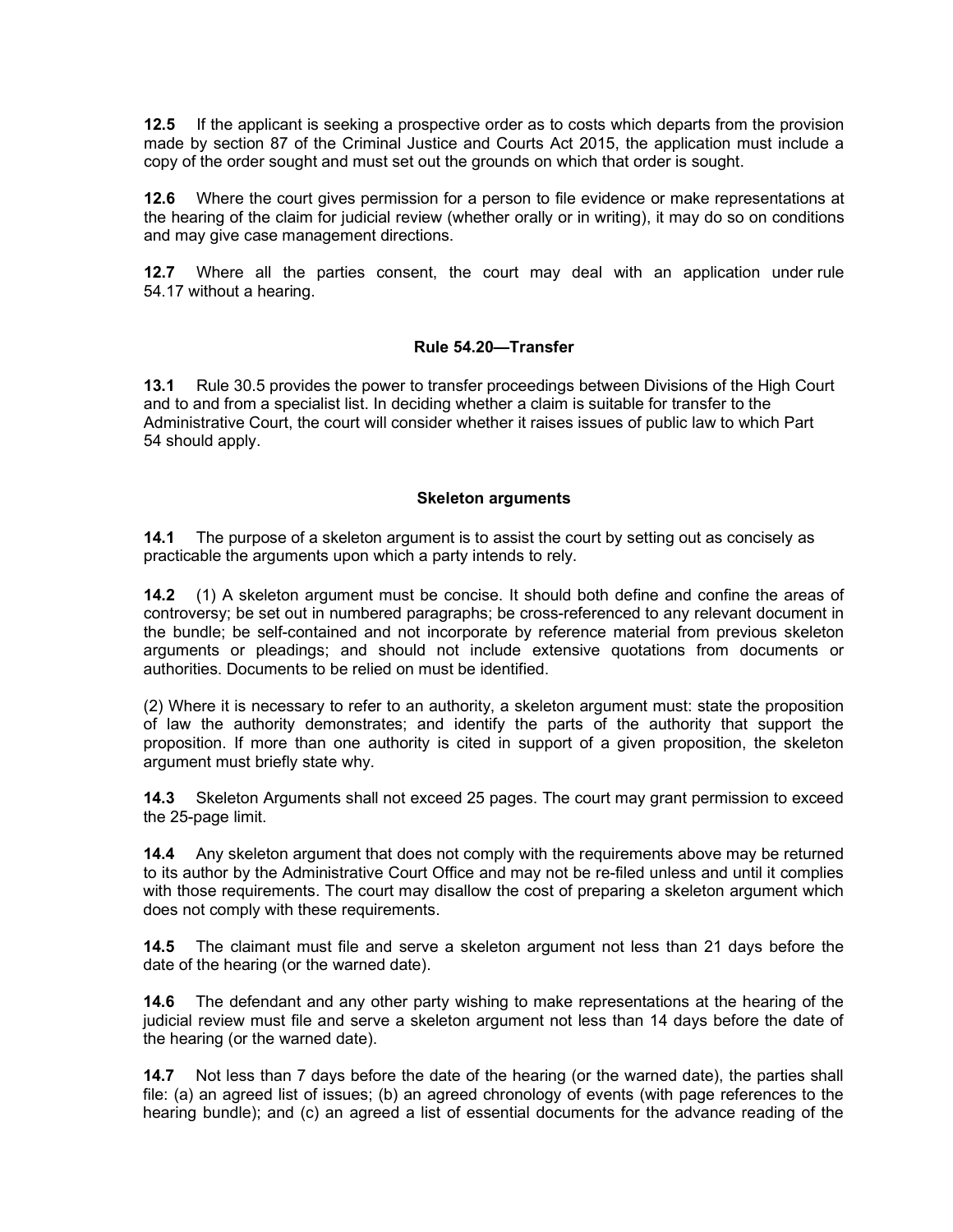court (with page references in the hearing bundle to the passages relied on) and a time estimate for that reading.

## The hearing bundle and the authorities bundle

 15.1 The parties shall agree the contents of a paginated and indexed bundle containing all relevant documents (or extracts from them) required for the hearing of the judicial review ("the hearing bundle"). Where the hearing bundle exceeds 400 pages, the parties shall agree the contents of a core bundle. The core bundle shall be paginated and indexed and shall include the pleadings, a copy of the decision and/or measure which is under challenge in the proceedings, and such further documents (or extracts from them) as the parties consider essential for the purposes of the hearing. Each party (or the solicitor acting for each party) shall certify that the hearing bundle and any core bundle meets the requirements of this paragraph.

 15.2 An electronic version of the hearing bundle (and any core bundle) shall be prepared in accordance with the Guidance on the Administrative Court website.

**15.3** Not less than 21 days before the date of the hearing (or the warned date), the parties shall lodge the hearing bundle (and any core bundle) with the Court in both electronic and hard copy form. For Divisional Court cases the number of hard copy bundles required will be one set for each judge hearing the case.

**15.4** The parties shall agree the contents of a bundle containing the authorities to be referred to at the hearing of the judicial review ("the authorities bundle"). An electronic version of the bundle shall be prepared in accordance with the Guidance on the Administrative Court website.

**15.5** Not less than 7 days before the date of the hearing (or the warned date), the parties shall lodge the authorities bundle with the Court in both electronic and hard copy form. For Divisional Court cases the number of hard copy bundles required will be one set for each judge hearing the case.

## Agreed final order

**16.1** If, prior to judgment being given on a claim the parties agree the terms of a final order to be made disposing of the claim, the claimant shall file 3 copies of the proposed agreed order together with a short, agreed statement of the matters relied on as justifying the proposed agreed order and copies of any authorities or statutory provisions relied on. Both the draft order and the agreed statement shall be signed by all parties to the claim.

**16.2** The court will consider the documents referred to in paragraph 16.1 and will make the order if satisfied that the order should be made.

**16.3** If the court is not satisfied that the order should be made, a hearing date will be set.

**16.4** Where the agreement relates to an order for costs only, the parties need only file a document signed by all the parties setting out the terms of the proposed order.

## Section II—Additional provisions for applications for permission to apply for judicial review in immigration and asylum cases—challenging removal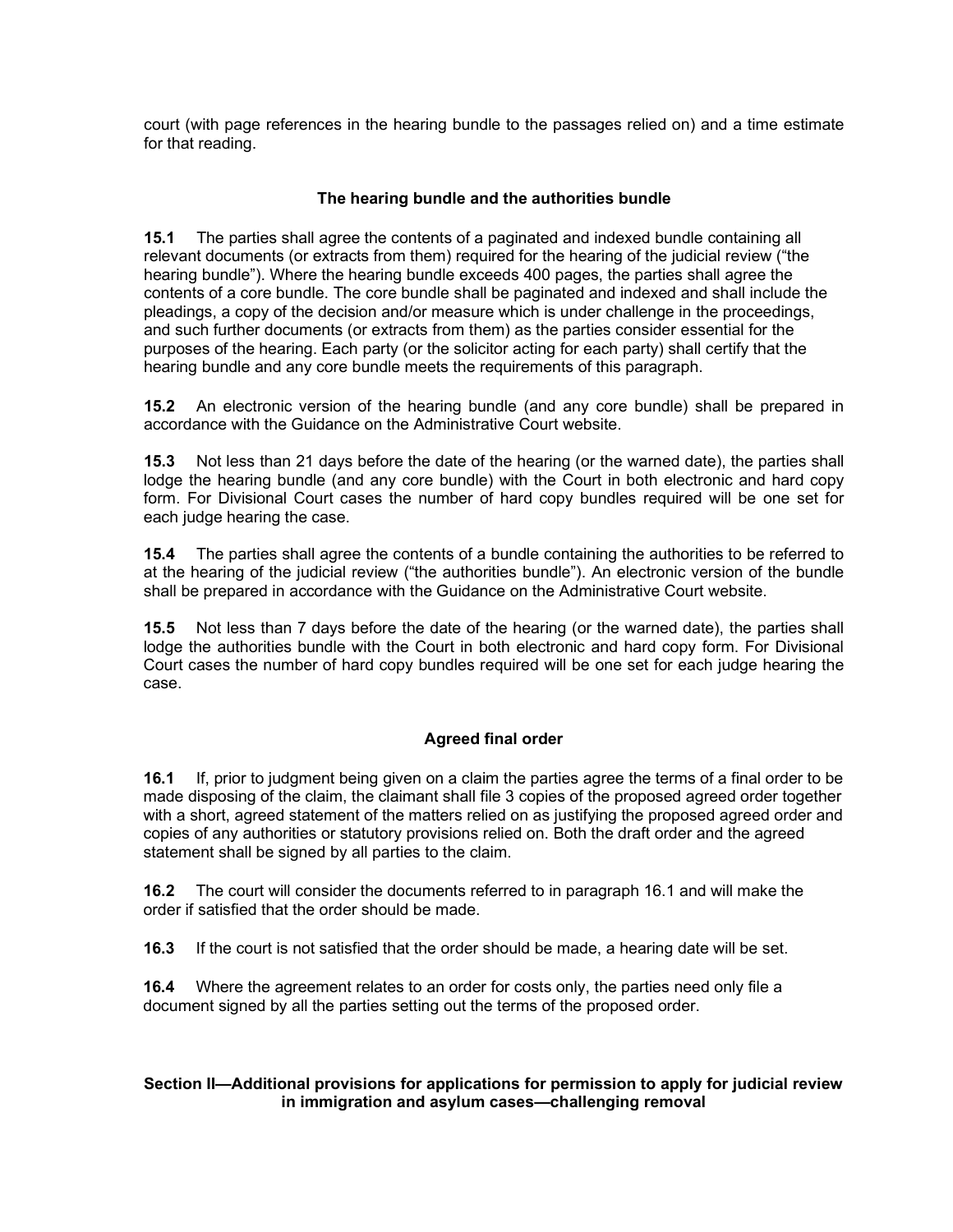17.1 (1) This section applies where—

 (a) a person has been served with a copy of directions for his removal from the United Kingdom by UK Visas and Immigration ("UKVI") and notified that this section applies; and

 (b) that person makes an application for permission to apply for judicial review before his removal takes effect.

 (2) This section does not prevent a person from applying for judicial review after he has been removed.

**17.2** (1) A person who makes an application for permission to apply for judicial review must file a claim form and a copy at court, and the Claim Form must—

(a) indicate on its face that this Section of the Practice Direction applies; and

(b) be accompanied by—

 (i) a copy of the removal directions and the decision to which the application relates; and

 (ii) any document served with the removal directions including any document which contains the UKVI's factual summary of the case; and

 (c) contain or be accompanied by a clear and concise statement of the claimant's grounds for bringing the claim for judicial review; and

(d) state the claimant's Home Office reference number;

 If the claimant is unable to comply with paragraph (b) or (c) or (d) above the Claim Form must contain or be accompanied by a statement of the reasons why.

 (2) The claimant must, immediately upon issue of the claim, send copies of the issued Claim Form and accompanying documents to the address specified by the UKVI .

 (Rule 54.7 also requires the defendant to be served with the Claim Form within 7 days of the date of issue. Rule 6.10 provides that service on a Government Department must be effected on the solicitor acting for that Department, which in the case of the UKVI is the Government Legal Department ("GLD"). The address for GLD may be found in the Annex to Part 66 of these Rules.)

**17.3** Where the claimant has not complied with paragraph  $17.2(1)(b)$  or (c) or (d) but has provided reasons why he is unable to comply, and the court has issued the Claim Form, the Administrative Court—

 (a) will refer the matter to a Judge for consideration as soon as practicable; and (b) will notify the parties that it has done so.

**17.4** If, upon a refusal to grant permission to apply for judicial review, the Court decides that the application is clearly without merit, that decision will be included in the order refusing permission.

#### Section III—Additional provisions for applications for judicial review of decisions of the Upper Tribunal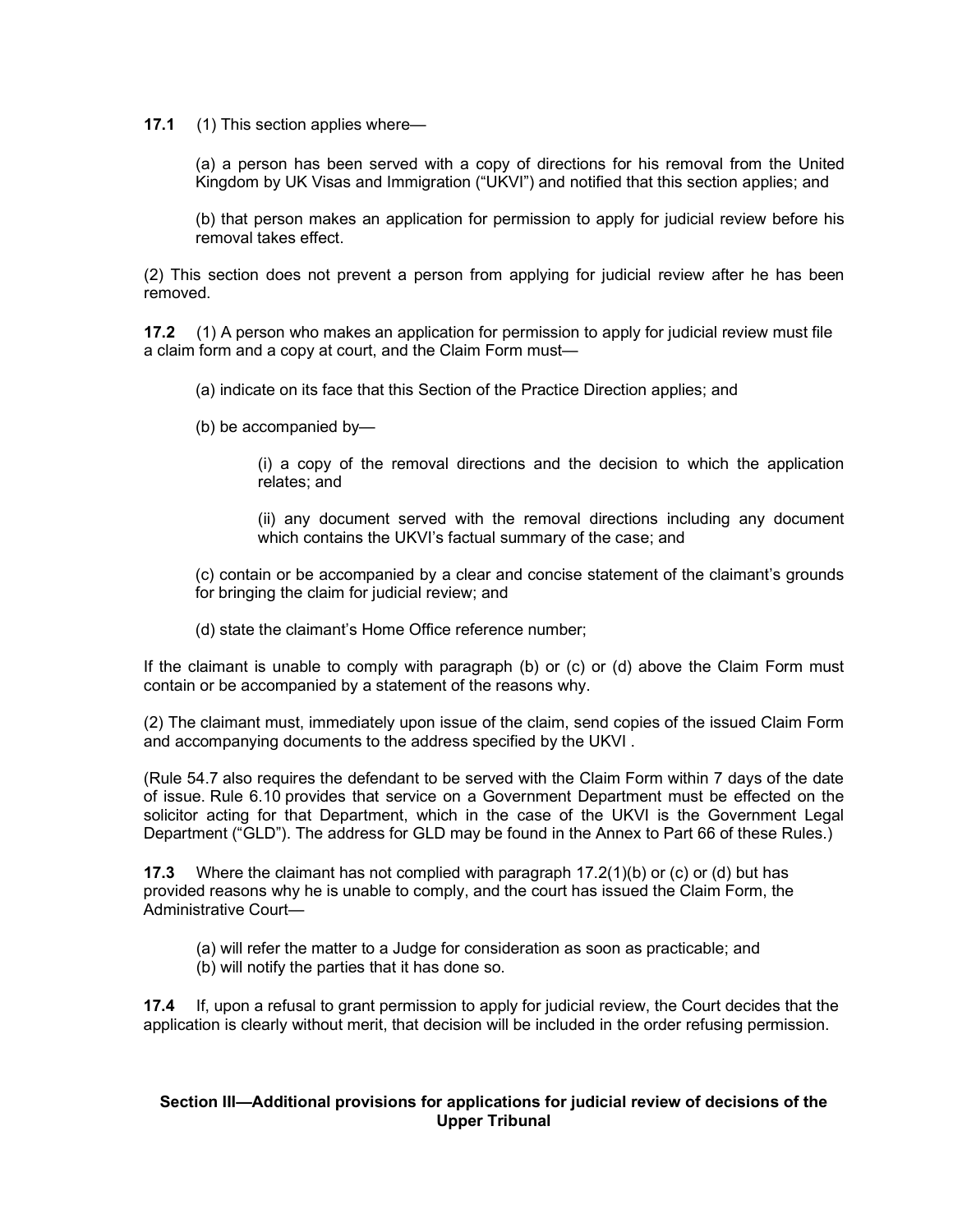**18.1** A person who makes an application for permission to apply for judicial review of the decision of the Upper Tribunal refusing permission to appeal must file a Claim Form which must: (a) state on its face that the application is made under Rule 54.7A; (b) set out succinctly the grounds on which it is argued that the criteria in Rule 54.7A(7) are met; and (c) be accompanied by the supporting documents required under Rule 54.7A(4).

**18.2** Where permission to apply for judicial review is granted, if the Upper Tribunal or any interested party wishes there to be a hearing of the substantive application under Rule 54.7A(9), it must make its request in writing (by letter copied to the claimant) for such a hearing no later than 14 days after service of the order granting permission.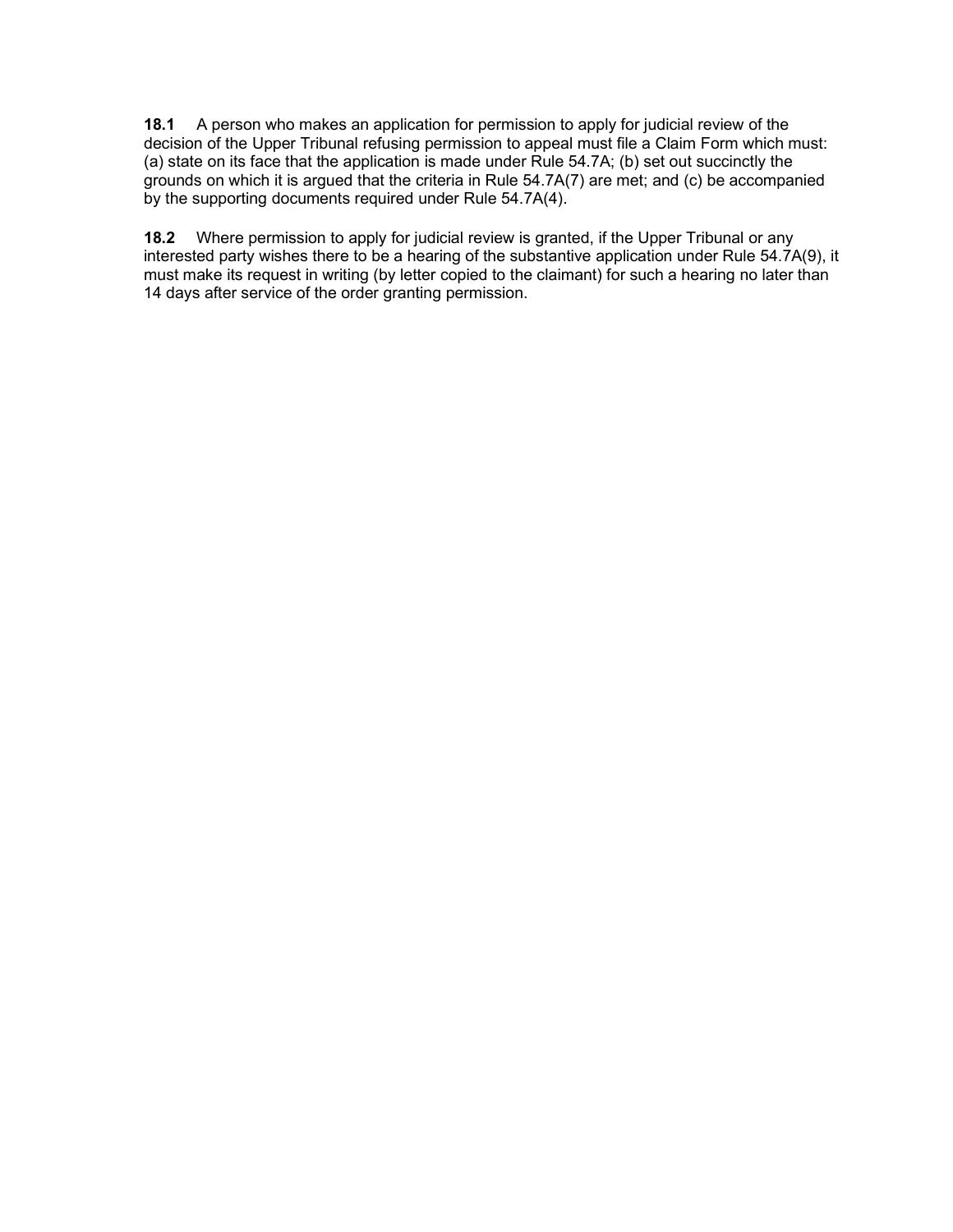# PRACTICE DIRECTION 54B – URGENT APPLICATIONS AND OTHER APPLICATIONS FOR INTERIM RELIEF

## Section I – urgent applications, general

 $1.1$  Friday, 10am – 4.30pm. (Outside these hours urgent applications should be directed to the Queen's Bench Division out of hours judge.) Urgent applications in Administrative Court claims may be made to the court Monday to

 1.2 Urgent applications must be made using Form N463 ("Judicial Review: Application for urgent consideration"). All information required by the Form must be provided. In particular, the applicant must state the reasons why the application needs to be considered urgently, the reasons why the application was not made sooner, and the timescale within which consideration of the application is requested. The Form must be signed and supported by the required Statement of Truth.

 1.3 The applicant must prepare an indexed and paginated bundle ("the application bundle") which shall contain the Form N463 and any other material required by this Practice Direction to be provided as part of the application. The bundle should include the pre-action communication concerning the claim for judicial review, and all communication with the defendant concerning the urgent application. An electronic version of the application bundle shall also be prepared in accordance with the Guidance on the Administrative Court website. The application bundle shall be filed at the same time as the Form N463.

**1.4** London. Urgent applications may be filed with the court in London by email to immediates@administrativecourtoffice.justice.gov.uk . They may also be filed by delivery to the Administrative Court Office at the Royal Courts of Justice, Strand, London WC2A 2LL.

**1.5** Administrative Court Offices outside London. Where an urgent application needs to be made to the Administrative Court outside London, the application must be made to the relevant Office: see Practice Direction 54C.

**1.6** The place where an urgent application is made will not by itself decide the venue for the further administration or determination of the claim. This will be determined in accordance with the provisions of Practice Direction 54C.

**1.7** The applicant must serve the Form N463 and the application bundle on the defendant and any interested party either (a) before the application is filed with the court; or if that is not possible (b) when the application is filed with the court. The applicant must advise the defendant and any interested party of the nature of the application and that they may make representations.

**1.8** The court will consider the application within the time requested wherever possible, and may make such order as it considers appropriate. Wherever possible the court will permit the defendant and any interested party the opportunity to make representations (either orally or in writing) before making any order on any urgent application. If the court directs that an oral hearing take place within a specified time, the representatives of the parties and the Administrative Court will liaise to fix the hearing within the time period directed.

## Section II – urgent applications for interim relief

**2.1** Where the urgent application is a claim for interim relief, the grounds on which the interim relief is made must be set out clearly and concisely.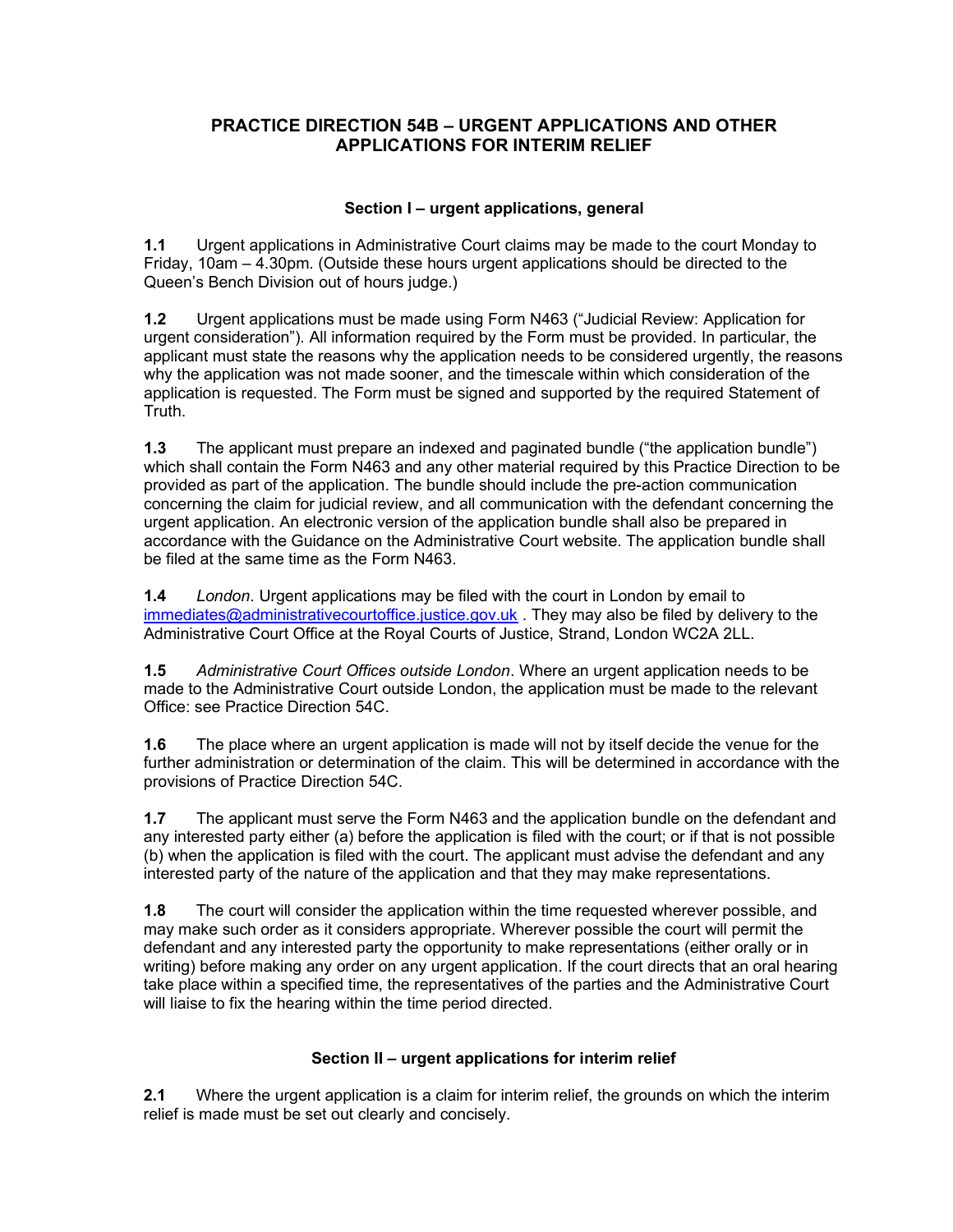**2.2** The applicant will be expected to have taken reasonable steps to investigate matters material to the application. The application must be supported by evidence contained in a witness statement verified by a statement of truth. The information provided should be no more than is necessary for the purposes of the application but must cover all matters that it is reasonable to assume a court would consider material to the application.

**2.3** The application will be considered in accordance with paragraph 1.8 above. However, since the court may need to determine the application without reference to the defendant or others who may be adversely affected if the interim relief requested is ordered, the applicant must identify all matters relevant to whether or not the interim relief sought should be granted (both those supporting and those undermining the application).

**2.4** The application must include a draft order which sets out, clearly and concisely, the interim relief requested.

## Section III – urgent applications seeking an order that a claim be expedited

**3.1** An application for expedition must include a clear and concise explanation of the reasons why expedition is necessary. The application must include a statement of the position of the defendant and any interested party on the expedition sought, or in default of that must explain the steps taken to contact the defendant and any interested party to ascertain that position.

**3.2** The applicant must provide a draft order which sets out the timetable requested by way of expedition.

## Section IV – other applications for interim relief

**4.1** Other applications for interim relief may be included in the Claim Form or made by filing an application notice (Form N244). The requirements at paragraphs 2.1 – 2.4 above also apply to such applications.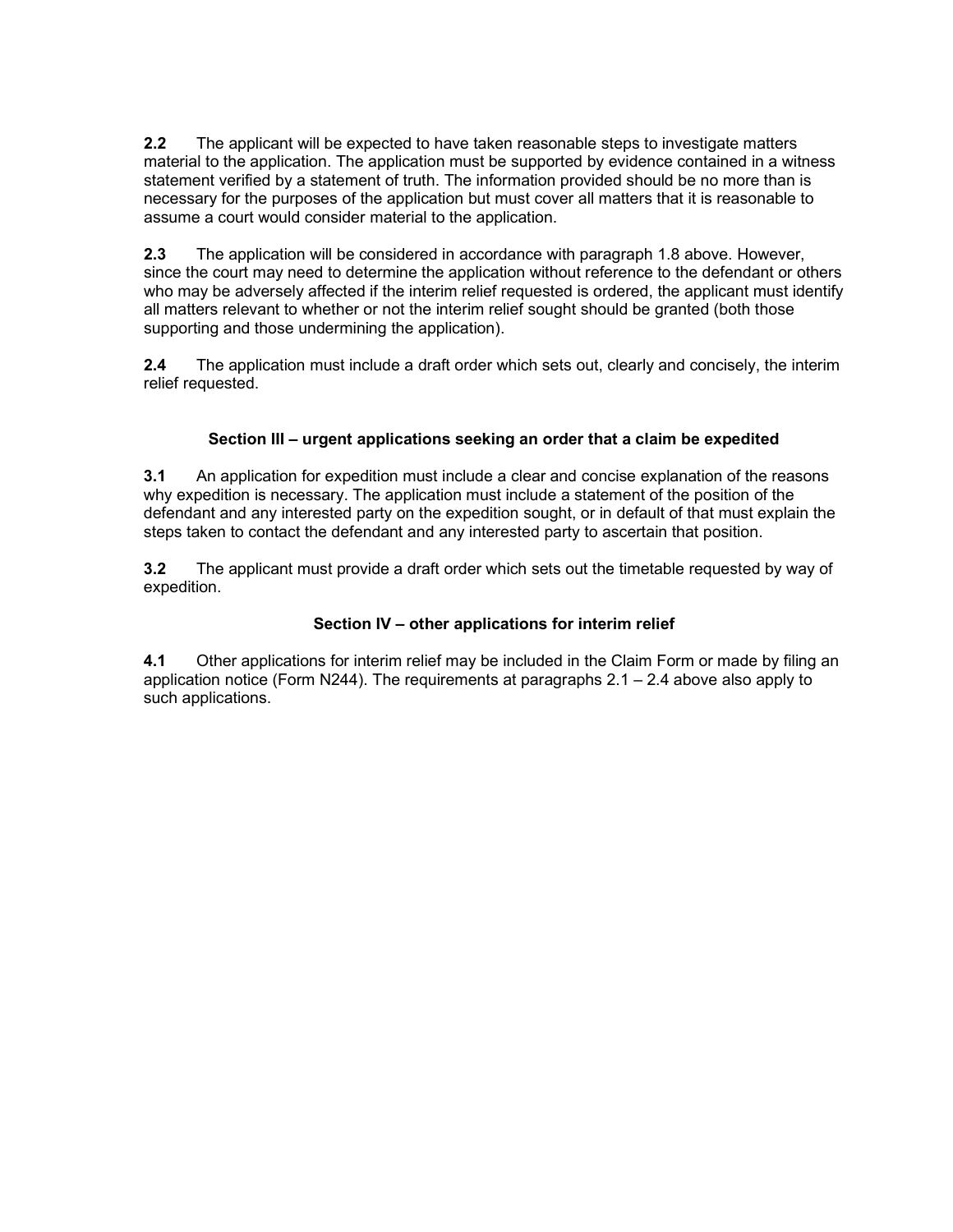# PRACTICE DIRECTION 54C—ADMINISTRATIVE COURT (VENUE)

## Section I – scope and purpose

**1.1** This Practice Direction supplements Part 54. It concerns the place in which a claim before the Administrative Court should be started and administered and the venue at which it will be determined. It is intended to facilitate access to justice by enabling cases to be administered and determined in the most appropriate location. To achieve this purpose, it provides flexibility in relation to where claims are to be administered and enables claims to be transferred to different venues.

**1.2** (1) The administration of the Administrative Court is organised by geographical area. In addition to the central Administrative Court Office at the Royal Courts of Justice in London, there are Administrative Court Offices in Birmingham, Cardiff, Leeds and Manchester. Claims in the area of the Midlands Circuit are administered from (and should be filed in) Birmingham; claims in Wales and on the Western Circuit are administered from (and should be filed in) Cardiff; claims on the North-Eastern Circuit are administered from (and should be filed in) Leeds; and claims on the Northern Circuit are administered from (and should be filed in) Manchester.

 (2) The Administrative Court applies the principle that where a claim has a specific connection to a region (by subject matter, location of the claimant or defendant or otherwise) it should, if at all possible, be administered and determined in that region.

**1.3** Rule 7.1A makes specific provision for claims against Welsh public bodies. Such claims are to be issued and heard in Wales unless required otherwise by any enactment, rule or practice direction.

## Section II – venue: general provisions

 $2.1$  paragraph 3.1 below, proceedings should be commenced at the Administrative Court office for the region with which the claim is most closely connected, having regard to the subject matter of the claim, the location of the claimant, or the defendant, or otherwise: see further below, at paragraph Save where the proceedings are within any of the excepted classes of claim set out in 2.5.

**2.2** If a Claim Form which includes one of the excepted classes of claim is filed at an Administrative Court office other than in London, the proceedings will be transferred to London.

**2.3** The proceedings may either on application by a party or by the Court acting at its own initiative, be transferred from the Administrative Court Office at which the Claim Form was issued to another Office. Such transfer is a judicial act.

 2.4 Once assigned to an Administrative Court Office, the proceedings will be administered from that office and will be determined by a judge of the Administrative Court at a suitable court. For cases assigned to the central Administrative Court Office in London, this will be the Royal Courts of Justice. For cases assigned to any of the other Administrative Court Offices, the choice of court is a matter for the Presiding Judges of the circuit or their delegates.

**2.5** The general expectation is that proceedings will be administered and determined in the region with which the claim has the closest connection. This will be determined having regard to the subject matter of the claim, the region in which the claimant resides and the region in which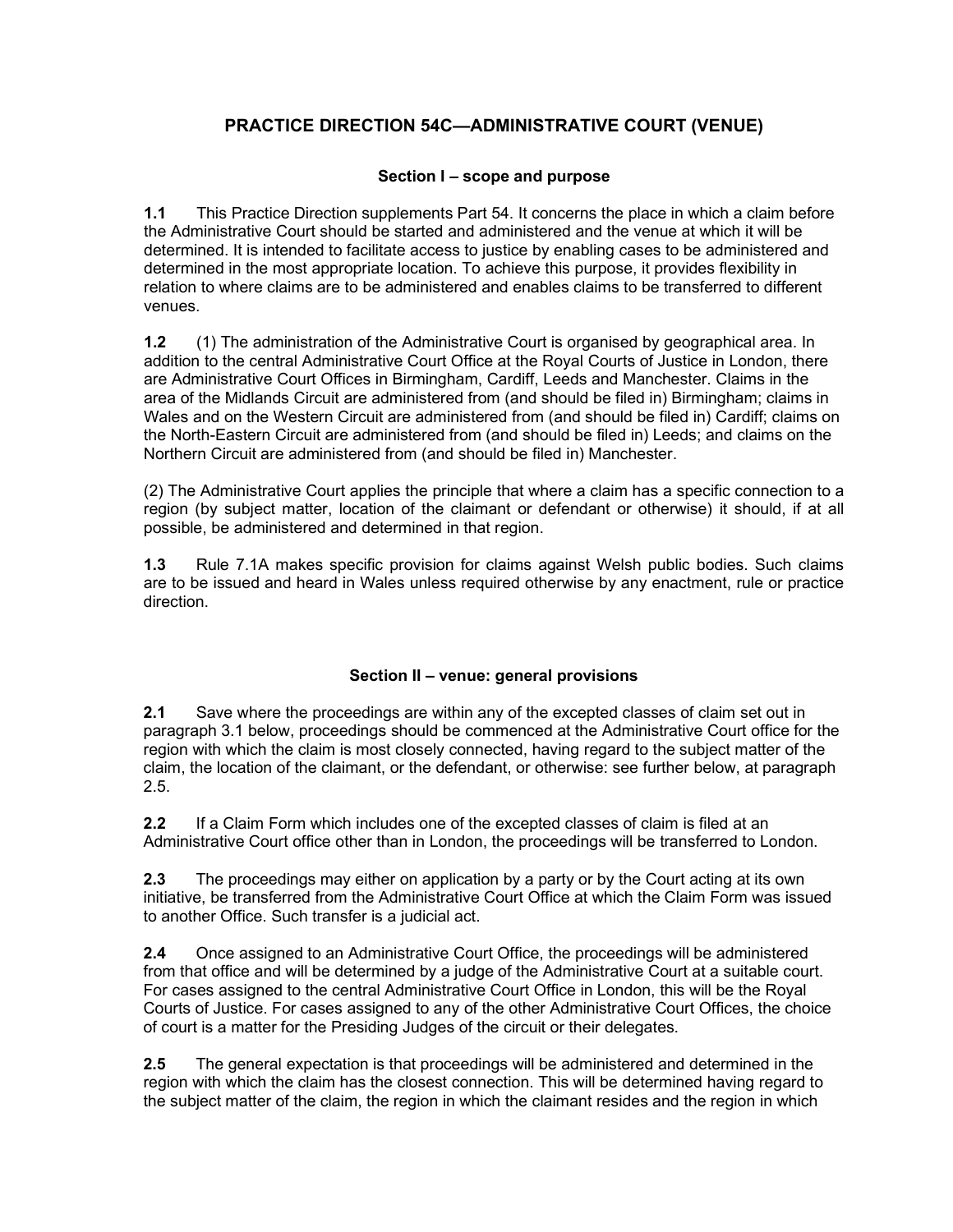the defendant or any relevant office or department of the defendant is based. In addition, the court may consider any/all other relevant circumstances including the following:

(a) any reason expressed by any party for preferring a particular venue

(b) the ease and cost of travel to a hearing

 (c) the availability and suitability of alternative means of attending a hearing (for example, by video-link);

 (d) the extent and nature of any public interest that the proceedings be heard in any particular locality;

(e) the time within which it is appropriate for the proceedings to be determined;

 (f) whether it is desirable to administer or determine the claim in another region in the light of the volume of claims issued at, and the capacity, resources and workload of, the court at which it is issued;

 (g) whether the claim raises issues sufficiently similar to those in another outstanding claim to make it desirable that it should be determined together with, or immediately following, that other claim;

 (h) whether the claim raises devolution issues and for that reason whether it should more appropriately be determined in London or Cardiff; and

(i) the region in which the legal representative of the parties are based

**2.6** When giving directions under rule 54.10, the court may direct that proceedings be reassigned to another region for hearing (applying the matters referred to in paragraph 2.5). If no such direction is given, the claim will be heard in the same region as that in which the permission application was determined (whether on paper or at a hearing).

#### Section III – excepted classes of claim

**3.1** The excepted classes of claim referred to in paragraph 2 are-

(1) proceedings to which <u>Part 76</u> or <u>Part 79</u> applies, and for the avoidance of doubt—

(a) proceedings relating to control orders (within the meaning of Part 76);

(b) financial restrictions proceedings (within the meaning of Part 79);

 (c) proceedings relating to terrorism or alleged terrorists (where that is a relevant feature of the claim); and

(d) proceedings in which a special advocate is or is to be instructed;

- (2) proceedings to which RSC Order 115 applies;
- (3) proceedings under the Proceeds of Crime Act 2002;
- (4) appeals to the Administrative Court under the Extradition Act 2003;

(5) proceedings which must be heard by a Divisional Court; and

(6) proceedings relating to the discipline of solicitors.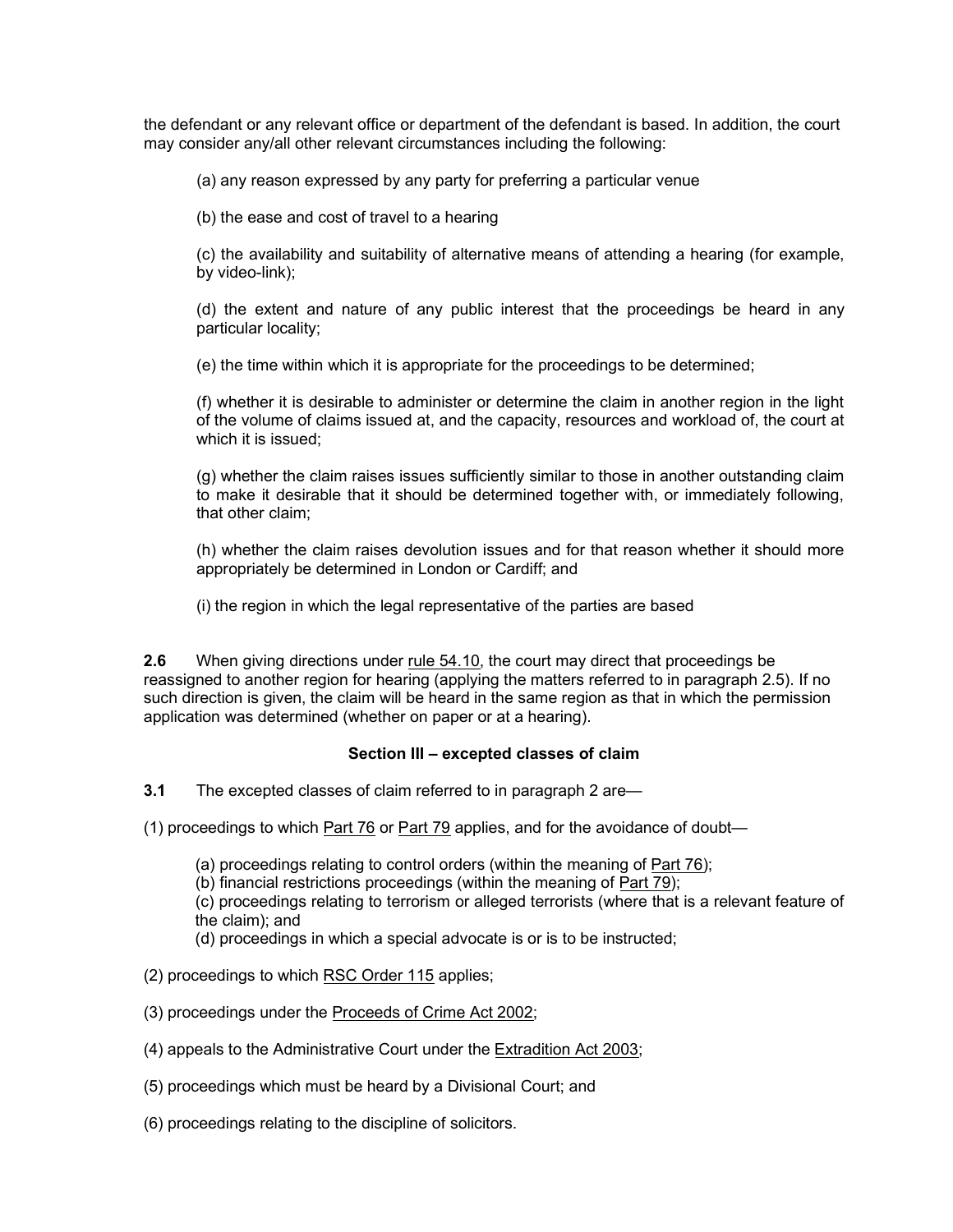# PRACTICE DIRECTION 54D – PLANNING COURT CLAIMS

## Section I – General

1.1 This Practice Direction supplements Part 54. It applies to Planning Court claims.

1.2 In this Practice Direction planning statutory review means a review under the provisions listed in paragraph 1.1(a) to (e) of Practice Direction 8C.

## Section II – How to start a Planning Court claim

2.1 Planning Court claims must be issued or lodged in the Administrative Court Office of the High Court in accordance with Practice Direction 54C.

**2.2** The form must be marked the "Planning Court".

# Section III – Categorisation of Planning Court claims

3.1 Planning Court claims may be categorised as "significant" by the Planning Liaison Judge.

3.2 Significant Planning Court claims include claims which—

 (a) relate to commercial, residential, or other developments which have significant economic impact either at a local level or beyond their immediate locality;

(b) raise important points of law;

(c) generate significant public interest; or

 (d) by virtue of the volume or nature of technical material, are best dealt with by judges with significant experience of handling such matters.

**3.3** A party wishing to make representations in respect of the categorisation of a Planning Court claim must do so in writing, on issuing the claim or lodging an acknowledgment of service as appropriate.

**3.4** The target timescales for the hearing of significant (as defined by paragraph 3.2) Planning Court claims, which the parties should prepare to meet, are as follows, subject to the overriding objective of the interests of justice—

 (a) applications for permission to apply for judicial review or planning statutory review are to be determined within three weeks of the expiry of the time limit for filing of the acknowledgment of service;

 (b) oral renewals of applications for permission to apply for judicial review or planning statutory review are to be heard within one month of receipt of request for renewal;

 (c) applications for permission under section 289 of the Town and Country Planning Act 1990 are to be determined within one month of issue;

(d) planning statutory reviews are to be heard within six months of issue; and